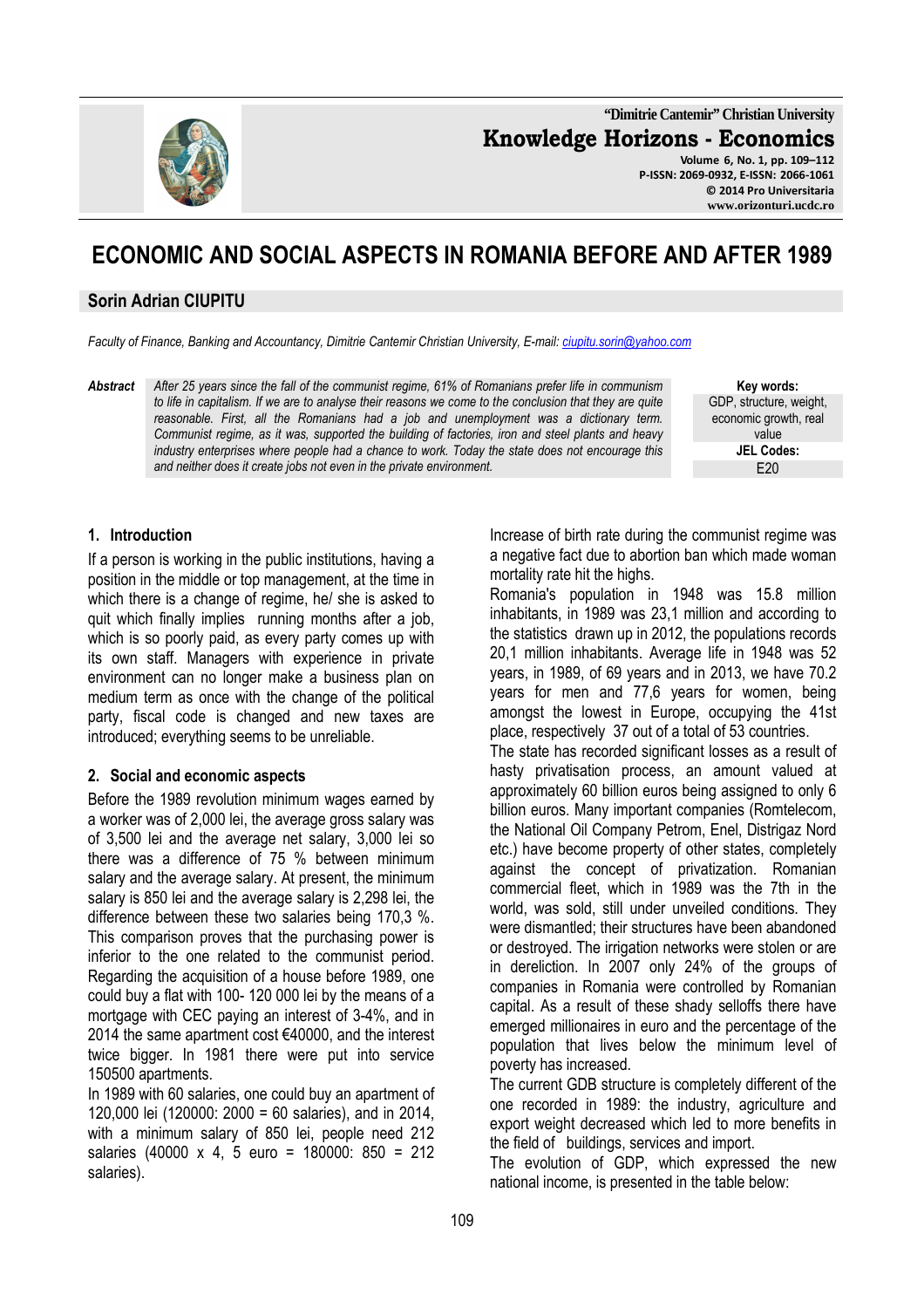| Year                   | 2012 | 2011 | 2010 | 2009 | 2008 | 2007                                                | 2006 |
|------------------------|------|------|------|------|------|-----------------------------------------------------|------|
| <b>GDP</b> billion Ron |      |      |      |      |      | $(631,1)$ 587,4 557,3 522,6 501,1 514,7 404,7 416,0 |      |

| Year                    |      |      |       | 2005  | 2004  | 2003  | 2002  | 2001  | 2000 |
|-------------------------|------|------|-------|-------|-------|-------|-------|-------|------|
| <b>GDP-billion Rol</b>  |      |      | 344,6 | 289,0 | 238,7 | 189.1 | 151,4 | 116,7 |      |
|                         |      |      |       |       |       |       |       |       |      |
| Year                    | 1999 | 1998 | 1997  | 1996  | 1995  | 1994  | 1993  | 1992  | 1991 |
| <b>GDP-</b> billion Rol | 545  | 338  | 252   | 109   | 72,1  | 49,7  | 20    | 6     | 2,2  |
|                         |      |      |       |       |       |       |       |       |      |
| Year                    |      |      |       | 1990  | 1989  | 1988  | 1987  | 1986  | 1985 |

858

800

857

845

838

817





<sup>\*</sup>Source INS (NIS) – Sorin Pislaru's analyse **-** *Ziarul Financiar*

In the period 1989-2013, covering 24 years, there were 8 years of economic slowdown and 16 years of economic growth. During the 8 years, there were 3 periods of economic slowdown, as follows:

**GDP-billion Rol** 

- •1990 1992, when GDP decreased by 25%.
- •1997 1999, when the decrease was of 7.3%.
- 2009 2010, when the decrease was of 7.6%.

The three graphs show that between 2009-2010 recession was brutal than during 1997-1999, but it was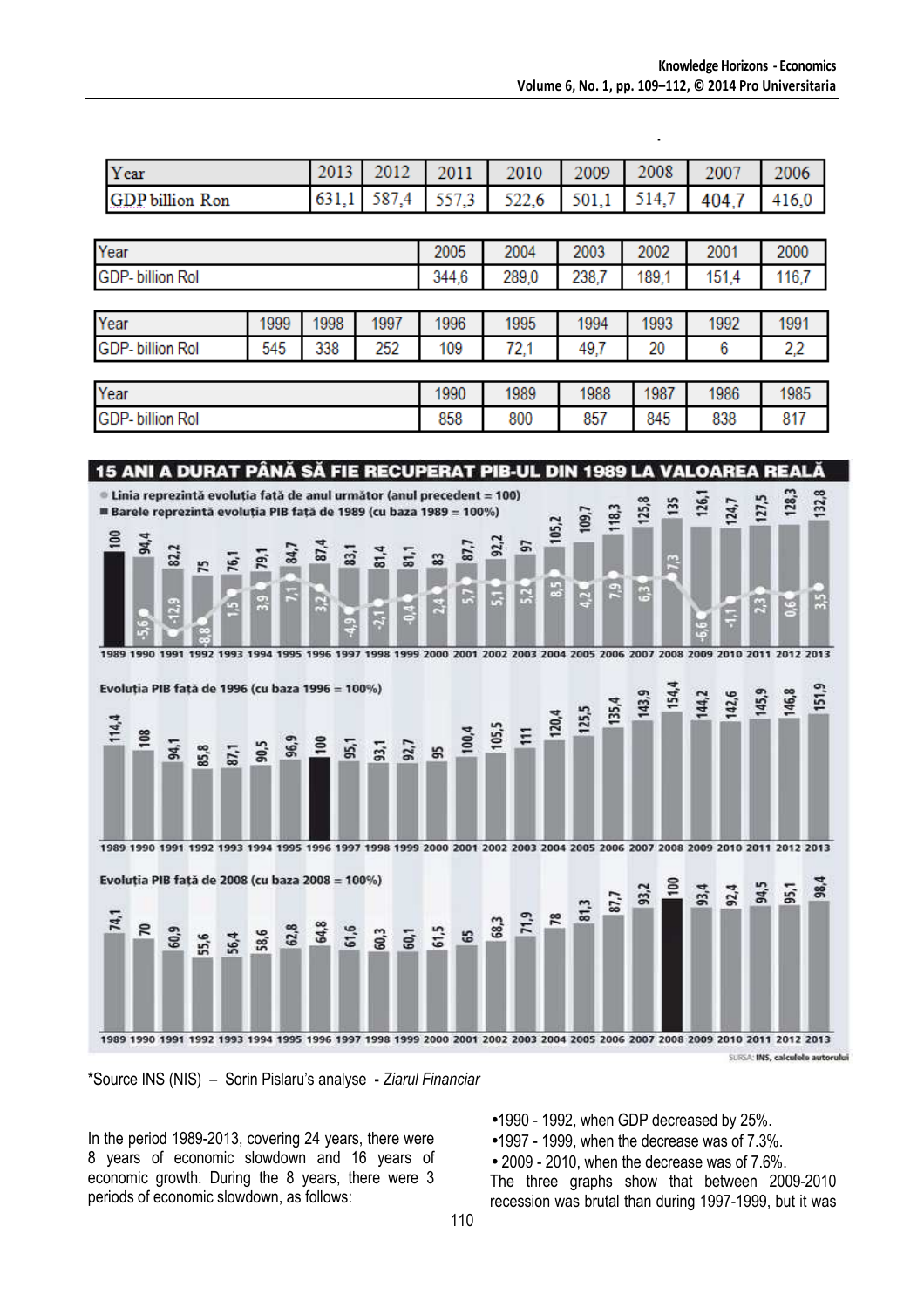three times reduced in comparison with the one between 1990-1992.

The graphs below highlight the period of time that was necessary to recover the three decreases of the GDP, which actually means the period of time necessary to reach the initial level before the recession.

| <b>AGRICULTURA ȘI INDUSTRIA AU FOST VEDETELE</b><br>Contributia categoriilor de resurse la formarea și cresterea PIB în T4 și în anul 2013 |       |                                    |                                     |        |  |
|--------------------------------------------------------------------------------------------------------------------------------------------|-------|------------------------------------|-------------------------------------|--------|--|
|                                                                                                                                            |       | Contributia la formarea<br>PIB (%) | Contributia la cresterea<br>PIB (%) |        |  |
|                                                                                                                                            | FG.   | An                                 | т                                   | An     |  |
| Agricultură, silvicultură și pescuit                                                                                                       | 6,9   | 5,6                                | 1.7                                 | 1,1    |  |
| Industrie                                                                                                                                  | 29,8  | 30.0                               | 3.5                                 | 2.3    |  |
| Constructii                                                                                                                                | 12,1  | 7,9                                | 0.0                                 | $-0.1$ |  |
| Comert cu ridicata și cu<br>amănuntul, transport, hoteluri                                                                                 | 10,2  | 10,9                               | $-0,1$                              | $-0.1$ |  |
| Informatii și comunicatii                                                                                                                  | 3.1   | 3,4                                | 0.2                                 | 0.1    |  |
| Intermedieri financiare și asigurări                                                                                                       | 2,0   | 2,2                                | $-0,1$                              | $-0.1$ |  |
| Tranzactii imobiliare                                                                                                                      | 6,6   | 7,8                                | 0,1                                 | 0,1    |  |
| Activităti stiintifice și tehnice,<br>servicii administrative                                                                              | 6,5   | 6,2                                | 0,1                                 | 0,1    |  |
| Administratie publică și apărare                                                                                                           | 9.1   | 10.9                               | $-0.1$                              | 0,0    |  |
| Activități de spectacole,<br>culturale si recreative                                                                                       | 2,9   | 2.9                                | 0,0                                 | 0.0    |  |
| Valoarea adăugată brută - total                                                                                                            | 89.2  | 87,8                               | 5,3                                 | 3,4    |  |
| Impozite nete pe produs                                                                                                                    | 10,8  | 12,2                               | $-0,1$                              | 0, 1   |  |
| Produsul intern brut                                                                                                                       | 100,0 | 100,0                              | 5,2                                 | 3.5    |  |

## **EXPORTURILE NETE AU FOST MOTORUL**

|                                                                                                               | Contributia la<br>formarea PIB (%) |        | Contributia la<br>cresterea PIB (%) |        |
|---------------------------------------------------------------------------------------------------------------|------------------------------------|--------|-------------------------------------|--------|
|                                                                                                               | T.                                 | An     | 14                                  | An     |
| <b>Consumul final efectiv total</b>                                                                           | 74,4                               | 77,4   | 0.8                                 | 0,3    |
| Consum final individual efectiv al populatiei                                                                 | 68,9                               | 71.1   | 1.2                                 | 0,5    |
| Cheltuiala pentru consumul final al populatiei                                                                | 58,3                               | 60.9   | 1,8                                 | 0.9    |
| Cheltuiala pentru consumul final al institutiilor fară<br>scop lucrativ în serviciul gospodăriilor populației | 3.0                                | 1.6    | 0,0                                 | 0,0    |
| Cheltuiala pentru consumul final individual<br>al administratiilor publice                                    | 7,6                                | 8.6    | $-0.6$                              | $-0.4$ |
| Consumul final colectiv electiv<br>al administratiilor publice                                                | 5,5                                | 6,3    | $-0.4$                              | $-0,2$ |
| Formarea brută de capital fix                                                                                 | 20.7                               | 22.9   | $-2.8$                              | $-1,5$ |
| Variatia stocurilor                                                                                           | 5,8                                | 0.3    | 4.1                                 | 0,6    |
| Exportul net de bunuri și servicii                                                                            | $-0.9$                             | $-0.6$ | 3,1                                 | 4,1    |
| Exportul de bunuri și servicii                                                                                | 35.8                               | 42.0   | 5.0                                 | 5,2    |
| Importul de bunuri și servicii                                                                                | 36.7                               | 42.6   | 1.9                                 | 1,1    |
| Produsul intern brut                                                                                          | 100.0                              | 100,0  | 5.2                                 | 3.5    |

\*Source INS (NIS) – Sorin Pislaru's analyse **-** *Ziarul Financiar*

The increase since 2013, so appreciated by the governing parties, was supported by agriculture, industry and exports.

**Agriculture** produced in 1989, 30 million tonnes of cereals to 23 million inhabitants. But as we all remember, the bread was streamlined reporting, the peasants being forced to buy it from town. In 2013 agriculture produced a record bulk of cereals and oilseeds 24 million tonnes to 20.1million inhabitants. One advantage of those times was that the people

living in the country could work in the so called CAPs whereas nowadays they come to town.

*The industry* was an economic branch where most of the Romanians worked before 1989 but after the 1989 revolution many enterprises were closed or privatized and conveyed by those who bought them in bankruptcy. Later on, they reached scrap iron and the employees were made redundant. Many mill enterprises (e.g. Codlea mill, the mill grew paler, IMUM Medgidia, UPSOM) were closed, as well as many slaughterhouses, on the grounds of swine flu, avian